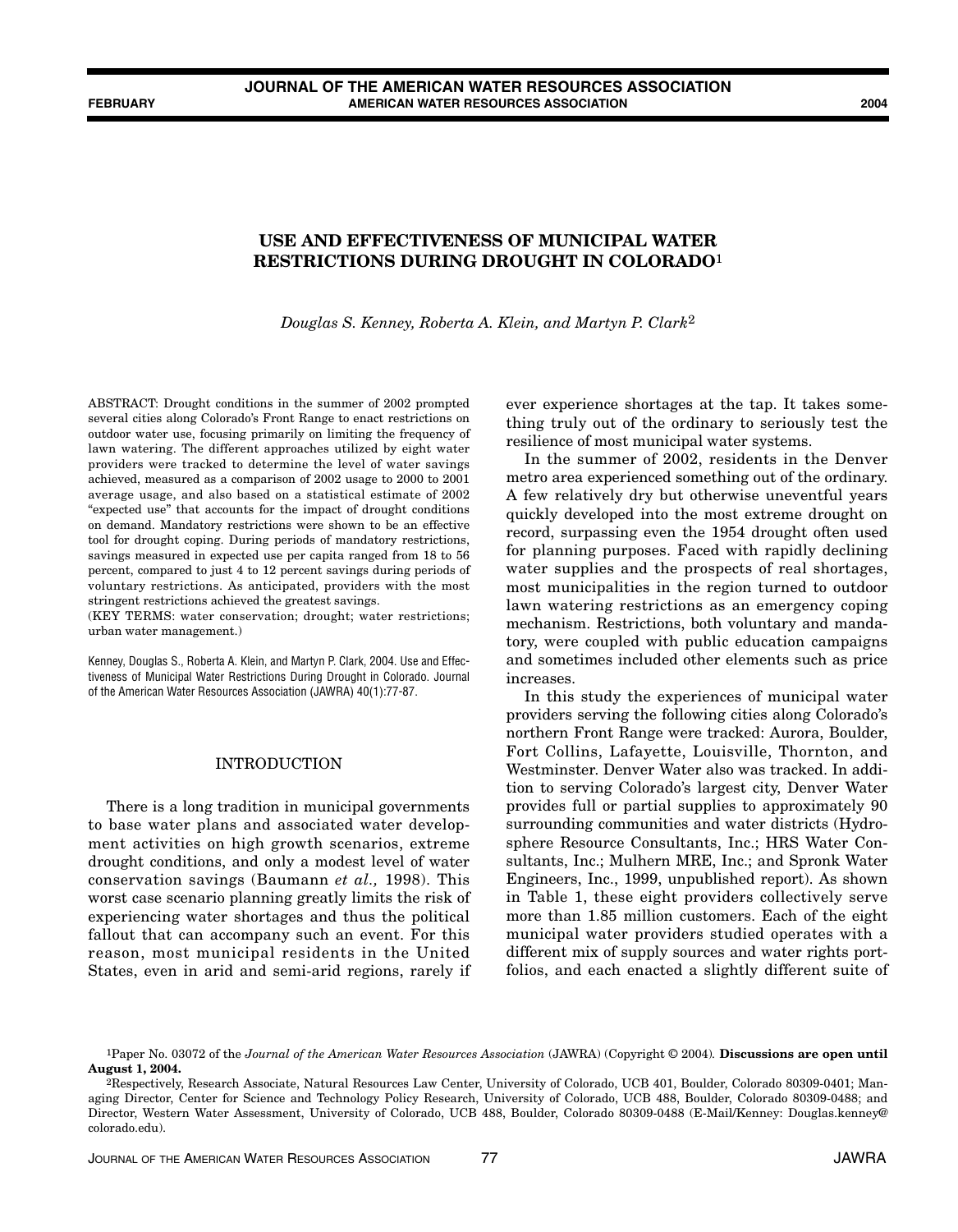policies to deal with the crisis. This paper documents the various approaches they used and evaluates if voluntary and/or mandatory restrictions were effective in reducing water consumption and if so, to what extent. This information is useful in a variety of ways: e.g., in evaluating the effectiveness of actions taken in 2002; for comparing (and presumably learning from) the different approaches across the eight regions; in evaluating and designing future strategies for drought coping; and perhaps in illuminating potential opportunities for achieving longer term conservation savings. This information is useful not only to water managers, but to city council members and other local officials called upon to design, enact, and enforce emergency measures.

|  |  |  |  | TABLE 1. Population and Growth Rates of Study Regions. |
|--|--|--|--|--------------------------------------------------------|
|--|--|--|--|--------------------------------------------------------|

| <b>Municipality</b> | <b>Estimated</b><br>2002<br>Population | Average Annual<br>Change in<br>Population<br>1999 to 2001<br>(percent) |
|---------------------|----------------------------------------|------------------------------------------------------------------------|
| Aurora              | 289,325                                | 2.0                                                                    |
| Boulder             | 94,621                                 | $-0.1$                                                                 |
| Denver Water        | 1,100,000                              | 4.0                                                                    |
| Fort Collins        | 125,953                                | 2.8                                                                    |
| Lafayette           | 24,309                                 | $3.2\,$                                                                |
| Louisville          | 18,914                                 | $-0.2$                                                                 |
| Thornton            | 93,363                                 | 5.6                                                                    |
| Westminster         | 104,642                                | 1.7                                                                    |
| Total               | 1,851,127                              |                                                                        |

### DROUGHT CRISIS AND RESPONSE

### *The Drought Crisis of Summer 2002*

Colorado is no stranger to drought, defined by the state as occurring when "a normal amount of moisture is not available to satisfy an area's usual waterconsuming activities" (State of Colorado, 2002). Receiving an average of only 17 inches of precipitation a year, Colorado has experienced several droughts in the past 110 years of observed weather data, most notably in the 1930s, 1950s, mid-1970s, and 1980 to 1981 (McKee *et al.,* 2000). In addition, tree ring reconstructions indicate that persistent and severe droughts in the area were not uncommon in the 19th Century (Jain *et al.,* 2002).

Historically, municipalities along Colorado's northern Front Range – the north-south string of cities anchored by Denver in the rain shadow east of the Rocky Mountains – have been able to withstand these

periods by using reservoir storage, replenished annually by snowmelt cascading down the mountains in the late spring and early summer. However, three forces have conspired in recent years to increase the region's vulnerability to water shortages (Nichols *et al.,* 2001). First, Colorado emerged as the nation's third fastest growing state, with an approximately 31 percent population increase during the 1990s (U.S. Census Bureau, 2001). Second, proposals to build new water storage projects, such as the locally infamous Two Forks Dam, were blocked by legal and political opposition, prompting cities to service growing populations with existing reservoir storage and newfound conservation savings, effectively reducing the regional drought cushion (Luecke, 1999). Third, the state enjoyed one of the longest periods of wet weather since 1929, thereby hiding the potential consequences of the inevitable next drought (McKee *et al.,* 1999).

The winter of 2001 to 2002 was abnormally warm and dry. Precipitation throughout the first four months of 2002 in the South Platte basin ranged from a high of 73 percent of average in February (NRCS, 2002c) to a low of 31 percent of average in April (NRCS, 2002d), a time of year usually characterized by heavy (water laden) snows. By May 31, snowpack in the two major basins serving the Front Range – the South Platte and Upper Colorado – were at 23 percent and 28 percent, respectively, of the long term average (NRCS, 2002b). Similarly, water storage in these basins had dropped to just over 80 percent of the long term average, a figure that could not be sustained very long given the low snowmelt and the coming summer months of municipal lawn watering (NRCS, 2002a). By summer, the entire state of Colorado was in an extreme drought (NOAA, 2002).

### *Demand Management*

In response to low water storage and high demand, municipalities throughout the region scrambled to design and institute emergency demand management programs. A May 2002 report from the Colorado Water Conservation Board (CWCB) found that only 22 percent of the region's municipalities already had a drought response plan in place (CWCB, 2000, unpublished report). Efforts inevitably focused on restricting outdoor water use, particularly lawn watering, which accounts for well over half of annual residential water use and much more than half during the hot and dry Colorado summers (Mayer *et al.,* 1999). The exact nature of the programs and the intensity of their application, however, varied significantly from city to city, as each municipal water system had a different level of vulnerability, and was overseen by different water agencies and local governments. While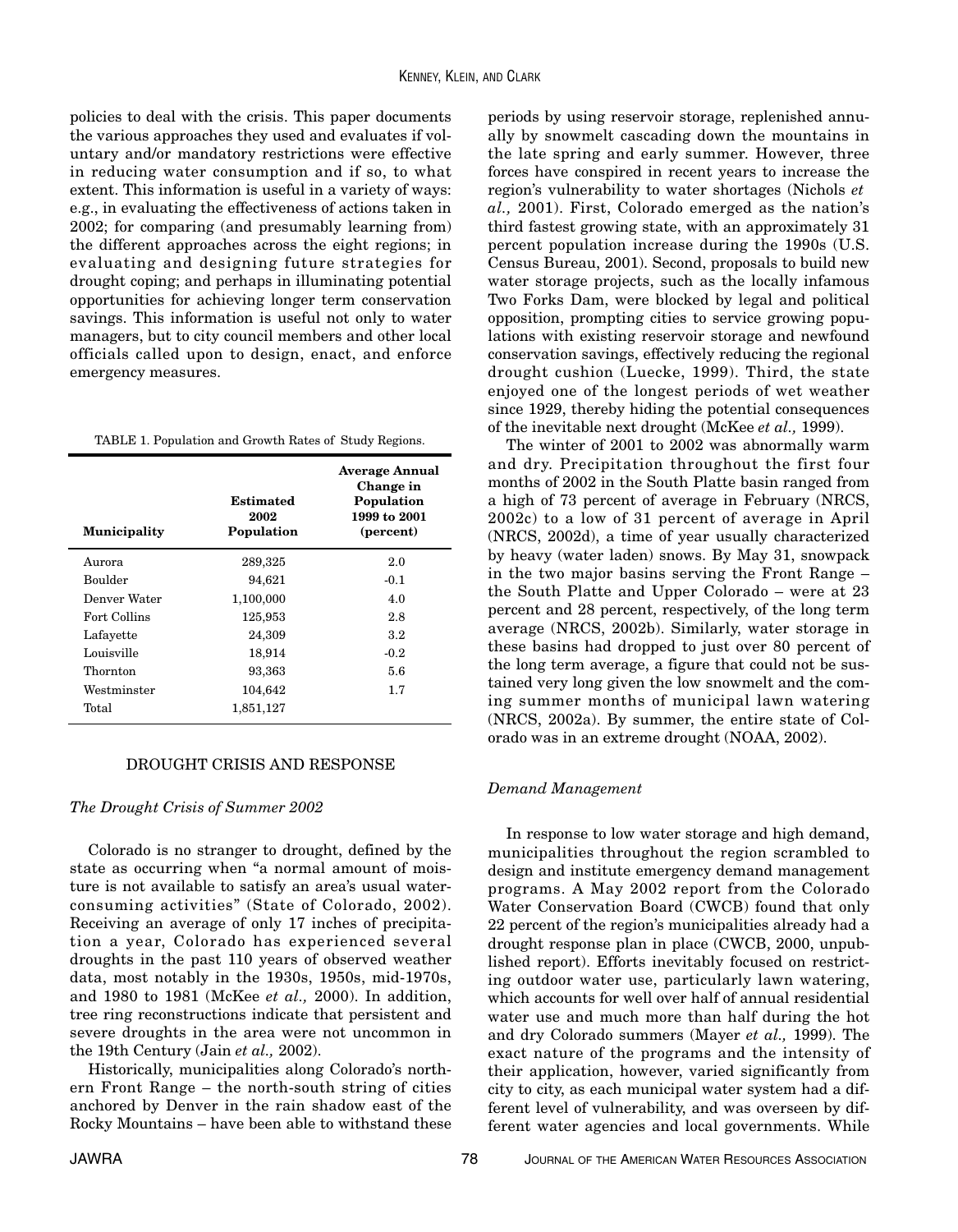each of the eight providers studied is physically located in the South Platte basin and has some access to local supplies, the level of access is far from uniform. The South Platte water rights of some cities, particularly Denver, are much more extensive and senior than those of the younger suburbs such as Aurora and Thornton. Additionally, access to other sources, particularly western slope (i.e., Upper Colorado River) resources, is far from uniform, based on water rights, engineering systems, and physical geography. Municipalities without extensive or diversified sources were particularly vulnerable. Lafayette, for example, is primarily dependent upon a single watershed that by May 31 held only 13 percent of normal snowpack (NRCS, 2002b).

Entering the summer of 2002, most cities along the northern Front Range had sufficient water in storage to satisfy normal levels of summer demand. With the notable exception of Lafayette, the real fear was not so much shortages in 2002, but rather the prospect of entering 2003 with depleted reservoirs combined with the possibility of another winter of low snowfall. For this reason, the water restrictions imposed in 2002 were largely precautionary, with the level of restrictions and the intensity of their enforcement reflecting the perceived risk of each municipality.

### *Overview of Water Restrictions*

Our study period extended from May 1 to August 31, 2002, the four months with the highest evapotranspiration and highest lawn watering demand in Colorado (Swift, 1996). During this period, five of the eight municipal water providers studied implemented voluntary restrictions on outdoor water use, with four eventually shifting to mandatory outdoor water restrictions. The remaining three cities used mandatory programs exclusively. These programs were highly publicized by the local media, were prominently featured in city web pages, and in many cases were described in detail in mailings (sometimes included with monthly water bills) sent directly to the affected households. Public education was a part of all efforts. The key provisions of each program were the rules regarding lawn watering, although a mix of other conservation elements were typically bundled with the watering restrictions. Four of the eight providers limited lawn watering to once every three days, three cities limited watering to twice a week, while Lafayette restricted lawn watering to once a week. These restrictions often specified the time of day watering was to occur, the maximum length of the watering period, special rules for irrigating trees and perennials, and allowances for hand watering. Other

common restrictions included prohibitions against using hoses to wash paved areas, limits on car washing and filling or refilling swimming pools, and restrictions on planting and/or watering new sod. New drought inspired pricing mechanisms were also implemented in two cities during the study period to discourage and penalize excessive use. This information is summarized in Table 2, with the cities listed in increasing order of water restriction stringency.

## EFFECTIVENESS OF DROUGHT INSPIRED WATER RESTRICTIONS

Two general strategies are used to measure the effectiveness of drought restrictions. The first approach is to compare daily water use (i.e., deliveries) during periods of water restrictions to water use over the same time periods in previous years. The second approach is to compare daily water use during drought restrictions to an estimate of what use would have been, given the temperature and precipitation conditions (i.e., "expected use"), in the absence of restrictions. The first approach, used extensively by the water providers, has the advantage of requiring only information that is readily available to the utilities. Additionally, the results are unquestionably relevant: the amount of water actually demanded (and thus delivered) is ultimately the figure most relevant to system operators. Finally, this approach has the advantage of being the traditional standard familiar to water managers as well as the public and policy makers.

The second approach is considerably more complicated and therefore is used and publicized less frequently by the cities. Nonetheless, an approach accounting for expected use has the potential to offer a much more accurate assessment of drought restriction effectiveness. The reason is simple: in a year of extreme drought, it is a poor assumption that water use, in the absence of restrictions, will be similar to that seen in preceding years. To the contrary, drought conditions inevitably increase water demands, especially for landscaping purposes, and failure to consider this impact can result in an underestimation of the effectiveness of drought restrictions. Similarly, on the odd chance that a drought restriction is enacted during a sudden easing of drought conditions, failure to compare observed use to an expected value can overstate the effectiveness of restrictions. This phenomenon was documented by Anderson *et al.* (1980) in their study of the Fort Collins drought in 1977.

In this study, both approaches are used to assess the effectiveness of water restrictions.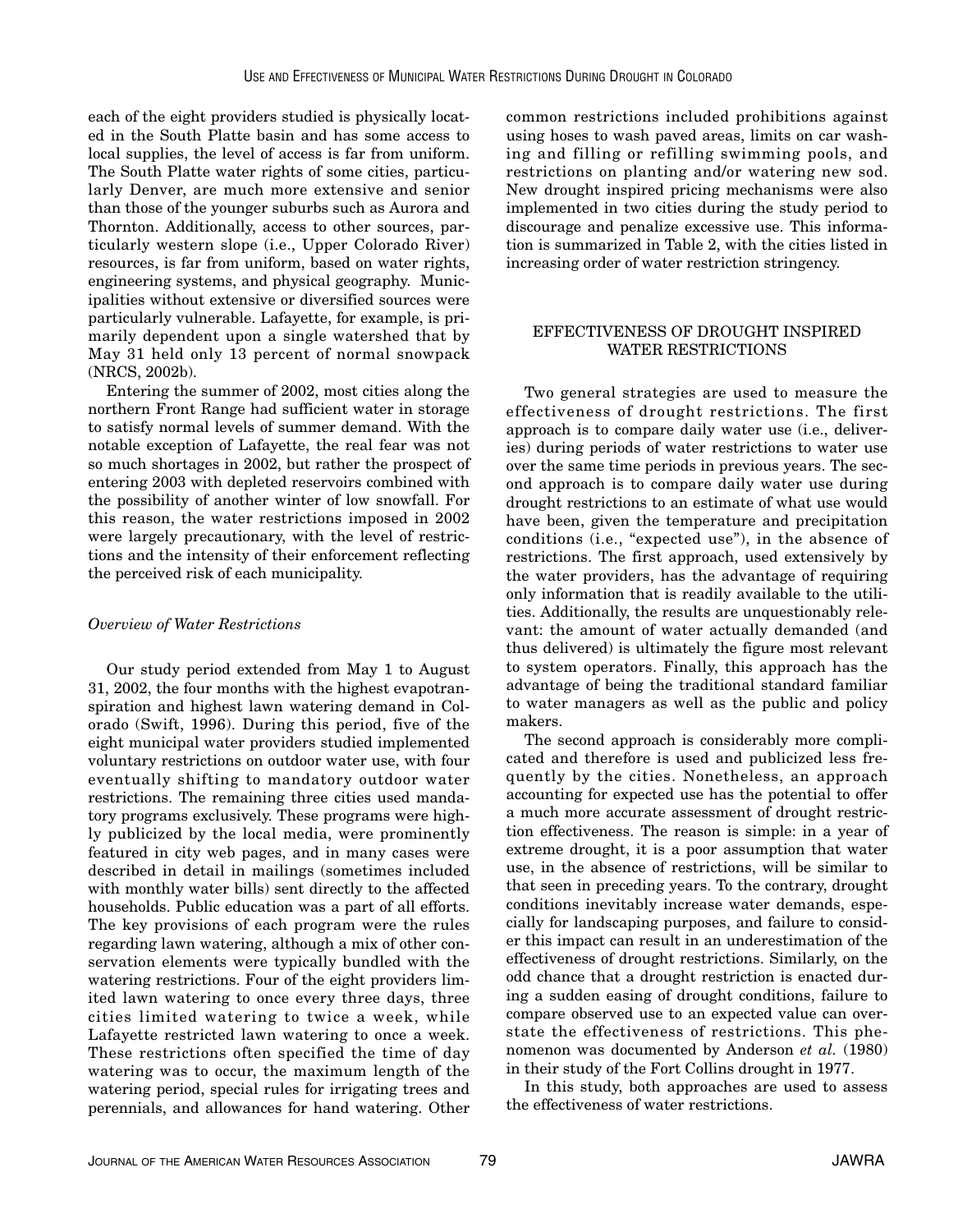#### KENNEY, KLEIN, AND CLARK

| <b>Lawn Watering Restrictions</b>            |                                                                              |                                        |                                                           |                                                     |                                                      | <b>Other Restrictions</b>            |                            |  |  |
|----------------------------------------------|------------------------------------------------------------------------------|----------------------------------------|-----------------------------------------------------------|-----------------------------------------------------|------------------------------------------------------|--------------------------------------|----------------------------|--|--|
| <b>Municipal</b><br>Water<br>Provider        | Dates of<br><b>Voluntary</b><br>Limits                                       | Dates of<br><b>Mandatory</b><br>Limits | <b>Specified</b><br><b>Watering</b><br>Times <sup>2</sup> | <b>Specified</b><br>Watering<br>Length <sup>2</sup> | <b>Start Date</b><br>of Drought<br><b>Surcharges</b> | <b>Residential</b><br>Car<br>Washing | Planting<br><b>New Sod</b> |  |  |
|                                              | Providers Limiting Lawn Watering to Once Every Three Days (2-1/3 times/week) |                                        |                                                           |                                                     |                                                      |                                      |                            |  |  |
| Thornton                                     | May 8 to August 31 None                                                      |                                        |                                                           |                                                     |                                                      | Voluntary<br>Restriction             | Voluntary<br>Restriction   |  |  |
| Aurora                                       | None                                                                         | May 15 to August 31                    | 6 pm to 9 am                                              |                                                     | July 6                                               |                                      |                            |  |  |
| Denver Water                                 | May 8 to June 30                                                             | July 1 to August 31                    | 6 pm to 9 am                                              | 3 hours per<br>day                                  |                                                      | Restricted                           | Voluntary<br>Restriction   |  |  |
| Westminster                                  | May 22 to July 31                                                            | August 1 to 31                         | 6 pm to 9 am                                              | 3 hours per<br>day                                  |                                                      | Restricted                           | Restricted                 |  |  |
|                                              |                                                                              |                                        | Cities Limiting Lawn Watering to Twice a Week             |                                                     |                                                      |                                      |                            |  |  |
| Fort Collins                                 | June 26 to July 21                                                           | July 22 to August 31                   | 6 pm to $10 \text{ am}^3$                                 |                                                     |                                                      | Voluntary<br>Restriction             |                            |  |  |
| Boulder                                      | May 8 to May 20                                                              | May $214$ to August 31                 | 6 pm to 9 am                                              | 15 min. per<br>zone                                 |                                                      | Restricted                           |                            |  |  |
| Louisville                                   | None                                                                         | May 15 to August 31                    | 7 pm to 7 am                                              | 10 min. per<br>zone                                 |                                                      |                                      |                            |  |  |
| Cities Limiting Lawn Watering to Once a Week |                                                                              |                                        |                                                           |                                                     |                                                      |                                      |                            |  |  |
| Lafayette                                    | None                                                                         | May 22 to August 31                    | 5-7 am or 8-10 pm                                         | 2 hours per<br>day                                  | May 21                                               | Banned<br>Entirely                   | Banned<br>Entirely         |  |  |

| TABLE 2. Restrictions on Outdoor Water Use (May through August, 2002). $^1$ |  |  |  |  |  |  |
|-----------------------------------------------------------------------------|--|--|--|--|--|--|
|-----------------------------------------------------------------------------|--|--|--|--|--|--|

1Programs described are only for the study period May 1 to August 31, 2002. Several cities have further modified their water restriction pro-1grams since the end of this period.

 $2\overline{V}$ alues are for the period of most stringent restrictions.

3Unless using automatic (i.e., programmable) sprinkler systems, then midnight to 4 am.

<sup>4</sup>May 21, the date on which the City Manager adopted mandatory watering restrictions through emergency rule, is used as the starting date 4of Boulder's mandatory restriction period, although the Boulder City Council did not formally approve the restrictions until June 4 and 4enforcement did not begin until June 10.

#### *Data and Methods*

For each of the eight study regions, daily water use data from May 1 to August 31, 2002, were collected directly from the relevant municipal water agencies. For purposes of comparison, the same data were also collected for the two preceding years. Given the high rates of growth for some cities during this period, population data from the Colorado State Demographer's office, from the water utilities for 1999 to 2001, and from 2002 population estimates derived from those data were used to convert overall water delivery figures to per capita water consumption (see Table  $1$ ) – something the cities often do not do in their own calculations of water restriction effectiveness. Accounting for population growth is necessary to provide an accurate reflection of how well individuals conserved

water; failure to account for population growth understates the effectiveness of restrictions. This information, combined with knowledge of when restrictions were initiated (shown in Table 2) is all that is necessary to provide rudimentary estimates of water restriction effectiveness.

Calculating "expected use" requires the use of statistical models that can explain the variability in observed daily per capita water use (the dependent variable) with respect to climatic factors, namely the drier conditions and warmer temperatures associated with drought. For each city, daily data on maximum temperature and precipitation were used as predictors in a multiple linear regression equation to predict what water use would have been each day in the absence of watering restrictions. A one-day lag variable also was included in the regression equations to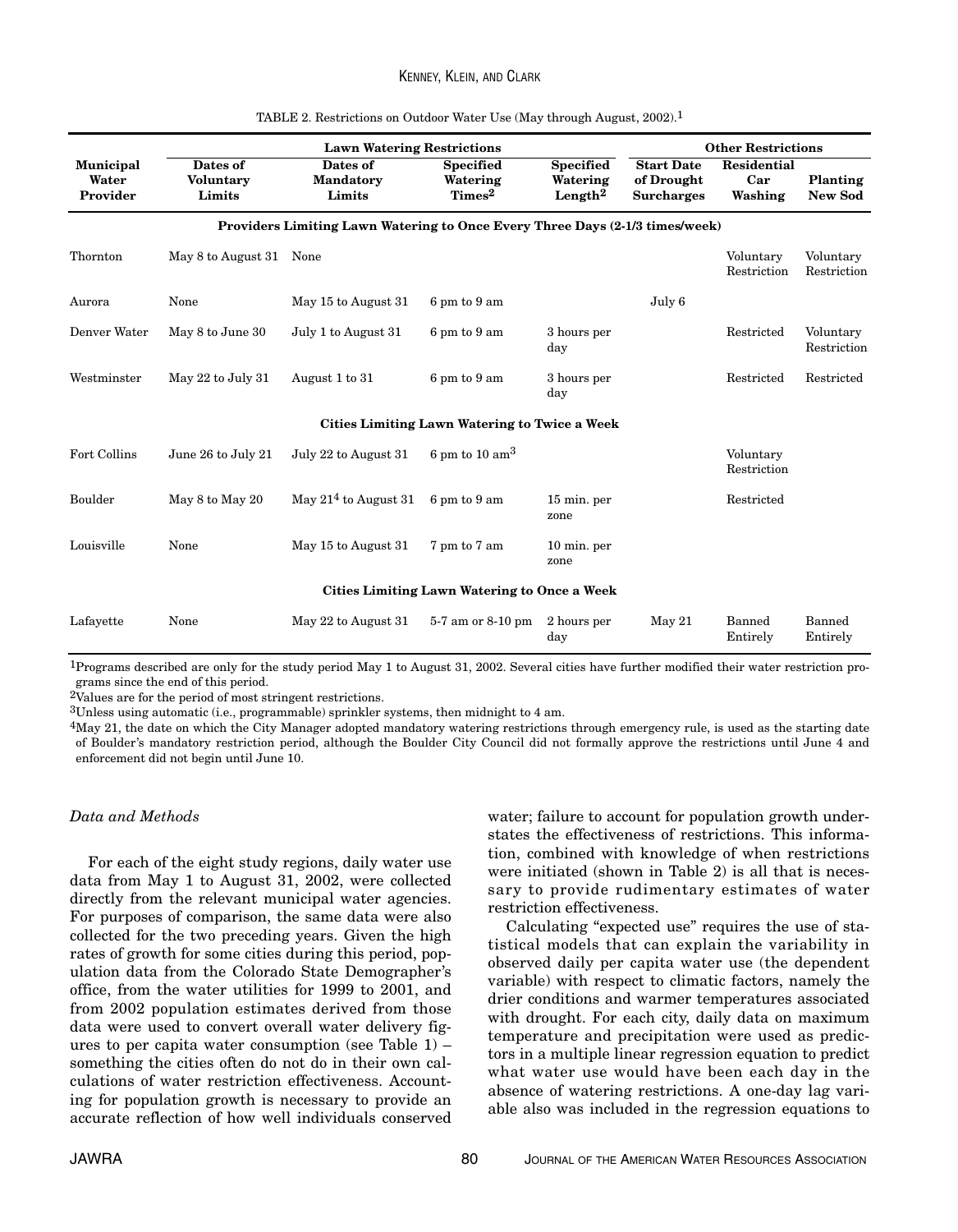account for temporal persistence in the time series of municipal water use. Similar approaches have been used in earlier drought studies, including those by Anderson *et al.* (1980), Lee and Warren (1981), Maidment *et al.* (1985), Maidment and Miaou (1986), Shaw and Maidment (1988), and Shaw *et al.* (1992).

The regression model has the form

*y* = β<sub>0</sub> + β<sub>1</sub>*x*<sub>1</sub> + β<sub>2</sub>*x*<sub>2</sub> + ... + β<sub>*kx*<sub>*k*</sub> + ε</sub>

where *y* is the response variable (i.e., per capita water use),  $\beta_0$  is the regression constant,  $\beta_1$  is the slope coefficient for the first explanatory variable  $(x_1)$ ,  $\beta_2$  is the slope coefficient for the second explanatory variable  $(x_2)$ ,  $\beta_k$  is the slope coefficient for the kth explanatory variable  $(x_k)$ , and  $\varepsilon$  is the remaining unexplained noise in the data (the error). This model uses three explanatory variables: daily data on maximum temperature  $(x_1)$ , daily data on precipitation  $(x_2)$ , and one-day lag variable of water use  $(x_3)$ . The coefficients in the regression equations were estimated using data from the year 2000 and tested on the year 2001. Both summers of 2000 and 2001 had no watering restrictions. This cross-validation exercise demonstrated that these very simple equations had considerable

accuracy in predicting water use (as shown in the right-hand column of Table 3); r-squared values ranged from 0.62 to 0.77. Undoubtedly, more sophisticated advanced regression techniques could lead to even greater accuracy. However, this level of accuracy is more than sufficient for our purpose of describing drought response in this case study. The regression equations were applied to data from the summer of 2002 to estimate expected use (i.e., what per capita use would have been absent restrictions and given climate conditions) during periods of watering restrictions. The difference between expected (calculated) water use and actual (measured) water use provides an estimate of the water savings that can be attributed to the drought inspired water restrictions. This is shown graphically in Figure 1 for the city of Westminster.

## *Presentation of Results*

Tables 3 and 4 summarize the calculated effectiveness of water restrictions, both voluntary and mandatory, over the study period. Percent savings in Table 3 are based on the methods described above [i.e., "net

|                                       | <b>Entire Study Period</b>         |                                       |                                                                              | Basis of Percent Savings Calculation <sup>1</sup><br><b>Voluntary Restrictions Period</b> |                                       |                                                    |                                    |                                    | <b>Mandatory Restrictions Period</b>               |                               |
|---------------------------------------|------------------------------------|---------------------------------------|------------------------------------------------------------------------------|-------------------------------------------------------------------------------------------|---------------------------------------|----------------------------------------------------|------------------------------------|------------------------------------|----------------------------------------------------|-------------------------------|
| <b>Municipal</b><br>Water<br>Provider | <b>Net</b><br><b>Use</b><br>$(\%)$ | Per<br>Capita<br><b>Use</b><br>$(\%)$ | <b>Expected</b><br><b>Use Per</b><br>Capita<br>$(\%)$                        | <b>Net</b><br><b>Use</b><br>$(\%)$                                                        | Per<br>Capita<br><b>Use</b><br>$(\%)$ | <b>Expected</b><br><b>Use Per</b><br>Capita<br>(%) | <b>Net</b><br><b>Use</b><br>$(\%)$ | Per<br>Capita<br><b>Use</b><br>(%) | <b>Expected</b><br><b>Use Per</b><br>Capita<br>(%) | Model<br><b>Skill</b><br>(r2) |
|                                       |                                    |                                       | Providers Limiting Lawn Watering to Once Every Three Days (2-1/3 times/week) |                                                                                           |                                       |                                                    |                                    |                                    |                                                    |                               |
| Thornton                              | $-8$                               | 1                                     | 9                                                                            | $-7$                                                                                      | $\boldsymbol{2}$                      | 10                                                 |                                    |                                    |                                                    | 0.71                          |
| Aurora                                | 9                                  | 12                                    | 16                                                                           | -                                                                                         |                                       | -                                                  | 13                                 | 15                                 | 18                                                 | 0.72                          |
| Denver Water                          | 7                                  | 10                                    | 13                                                                           | $\boldsymbol{2}$                                                                          | 5                                     | $\overline{7}$                                     | 14                                 | 16                                 | 21                                                 | 0.67                          |
| Westminster                           | 4                                  | 7                                     | 14                                                                           | 3                                                                                         | 6                                     | 11                                                 | 17                                 | 19                                 | 27                                                 | 0.70                          |
| Average <sup>2</sup>                  | 3                                  | 7                                     | 13                                                                           | $\boldsymbol{0}$                                                                          | $\overline{4}$                        | 9                                                  | 14                                 | 17                                 | 22                                                 | $\overline{\phantom{a}}$      |
|                                       |                                    |                                       |                                                                              |                                                                                           |                                       | Cities Limiting Lawn Watering to Twice a Week      |                                    |                                    |                                                    |                               |
| <b>Fort Collins</b>                   | 9                                  | 13                                    | 18                                                                           | 3                                                                                         | 7                                     | 12                                                 | 17                                 | 20                                 | 24                                                 | 0.63                          |
| Boulder                               | 24                                 | 24                                    | 27                                                                           | $-2$                                                                                      | $-2$                                  | 4                                                  | 29                                 | 28                                 | 31                                                 | 0.62                          |
| Louisville                            | 39                                 | 39                                    | 41                                                                           | $\qquad \qquad -$                                                                         | -                                     | $\overline{\phantom{0}}$                           | 43                                 | 43                                 | 45                                                 | 0.77                          |
| Average <sup>2</sup>                  | 24                                 | 25                                    | 29                                                                           | $\mathbf{0}$                                                                              | $\overline{2}$                        | 8                                                  | 30                                 | 31                                 | 33                                                 | --                            |
|                                       |                                    |                                       |                                                                              |                                                                                           |                                       | Cities Limiting Lawn Watering to Once a Week       |                                    |                                    |                                                    |                               |
| Lafayette                             | 46                                 | 49                                    | 50                                                                           |                                                                                           |                                       |                                                    | 53                                 | 55                                 | 56                                                 | 0.69                          |

TABLE 3. Water Savings During Water Restrictions (May through August, 2002).

<sup>1</sup> Net use" compares daily system wide water deliveries in 2002 to the 2000 to 2001 average for the same dates. "Per capita use" standardizes 1the net use calculation by accounting for population growth over the 2000 to 2002 period. "Expected use per capita" is a comparison of actual 1per capita use (deliveries) in 2002 with that level of use anticipated in 2002 had water restrictions not been in effect and given the adverse 1climatic conditions associated with drought. In all cases, negative numbers indicate an increase in water use.

2Averages are calculated from nonrounded values.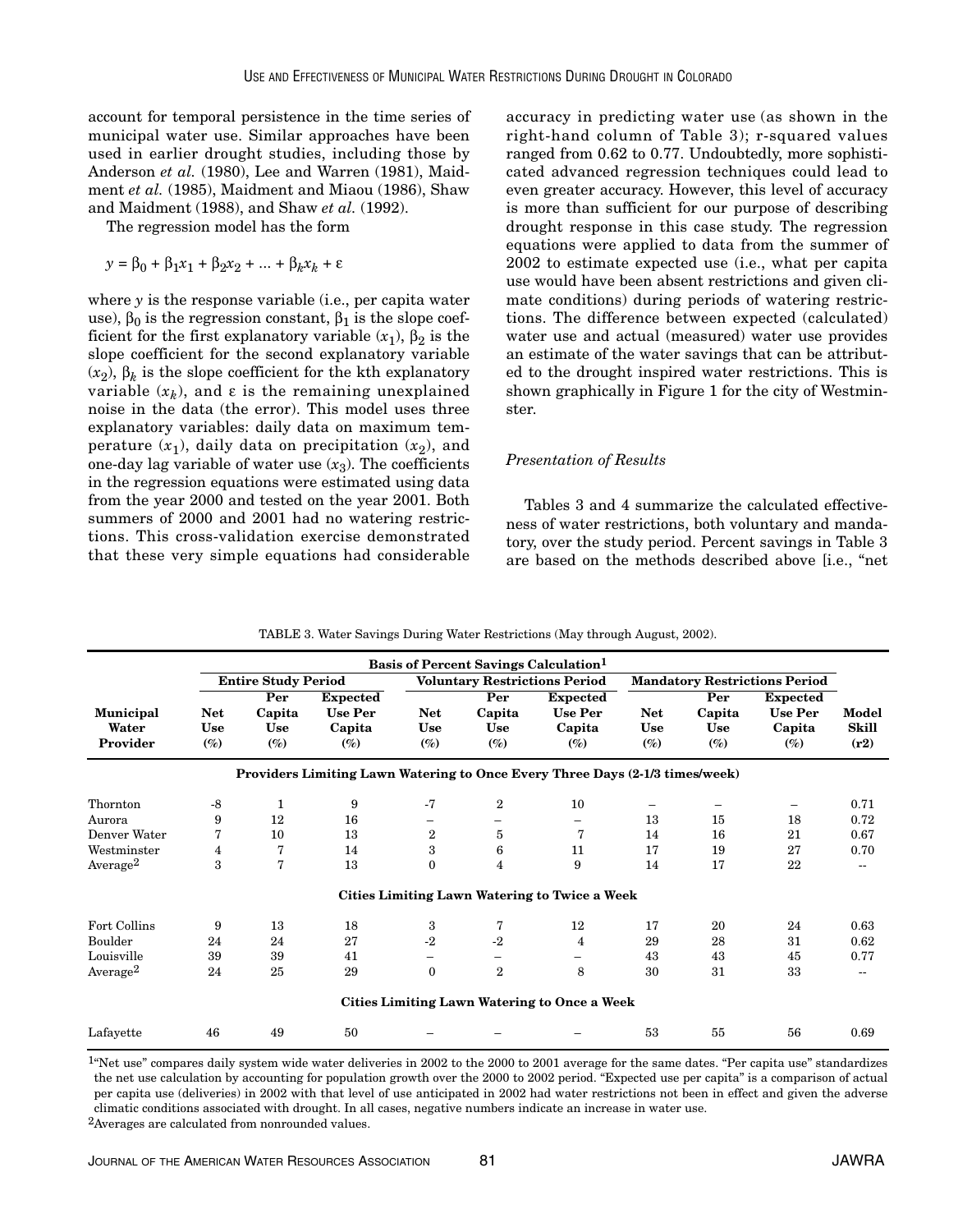

Figure 1. Comparison of Actual and Expected Per Capita Water Use for the City of Westminster From May 1 to August 31, 2002.

use" compares 2002 usage (deliveries) to the average of 2000 to 2001 usage; "per capita use" translates net use to a per person value in order to account for population growth; and "expected use per capita" is a comparison of actual per capita use in 2002 with that level of use anticipated in 2002 had water restrictions not been in effect and given the adverse climatic conditions associated with drought]. Essentially, the first metric evaluates water restriction effectiveness from the standpoint of the reservoir system, while the second and third reflect the standpoint of the individual water user. The comparisons are for the exact corresponding dates in one of three time spans: the entire study period (May 1 to August 31), the period of voluntary restrictions (case specific), and the mandatory restriction period (case specific). Thus, for example, the effectiveness of voluntary restrictions in Westminster is based on a comparison of usage from May 22 to July 31, 2002 (see Table 2), with the same periods in 2000 and 2001 and with the expected value during those same dates in 2002. These dates are different for each city and in some cases may comprise too brief of time periods to merit serious comparisons.

Table 4 provides estimated ranges of actual and potential water savings in volumetric terms, with the net use and expected use per capita methods as upper and lower boundaries. For the "Actual Savings"

examples, the lower figure is calculated by subtracting 2002 use from 2000 to 2001 average use, while the higher number is calculated by subtracting 2002 use from the "expected" level of 2002 use. For the "Potential Savings" scenarios, the lower number is 2000 to 2001 average use multiplied by the average savings under the "net use" method for a given scenario (i.e., every three days, twice weekly, etc.), while the higher number is the product of the expected use in 2002 times the average savings under the "expected use" method associated with the given scenario. These savings percentage values are shown in Table 3. For the scenario assuming "Mandatory Restrictions Employed All Study Period" the percentage values used are city specific.

Although calculations for each city were conducted in a standardized manner, cross-city comparisons should be done cautiously. Each city has unique circumstances, including the blend of residential to other uses (industrial, commercial, agricultural), the size and age (and thus technology) of the water system, the preexisting level of conservation programs, the mix of single family homes to multifamily dwellings, average household size, and so on. Each of these factors can influence the effectiveness of water restrictions. For example, Narayanan *et al.'s* (1985) study of drought in Utah found that the effectiveness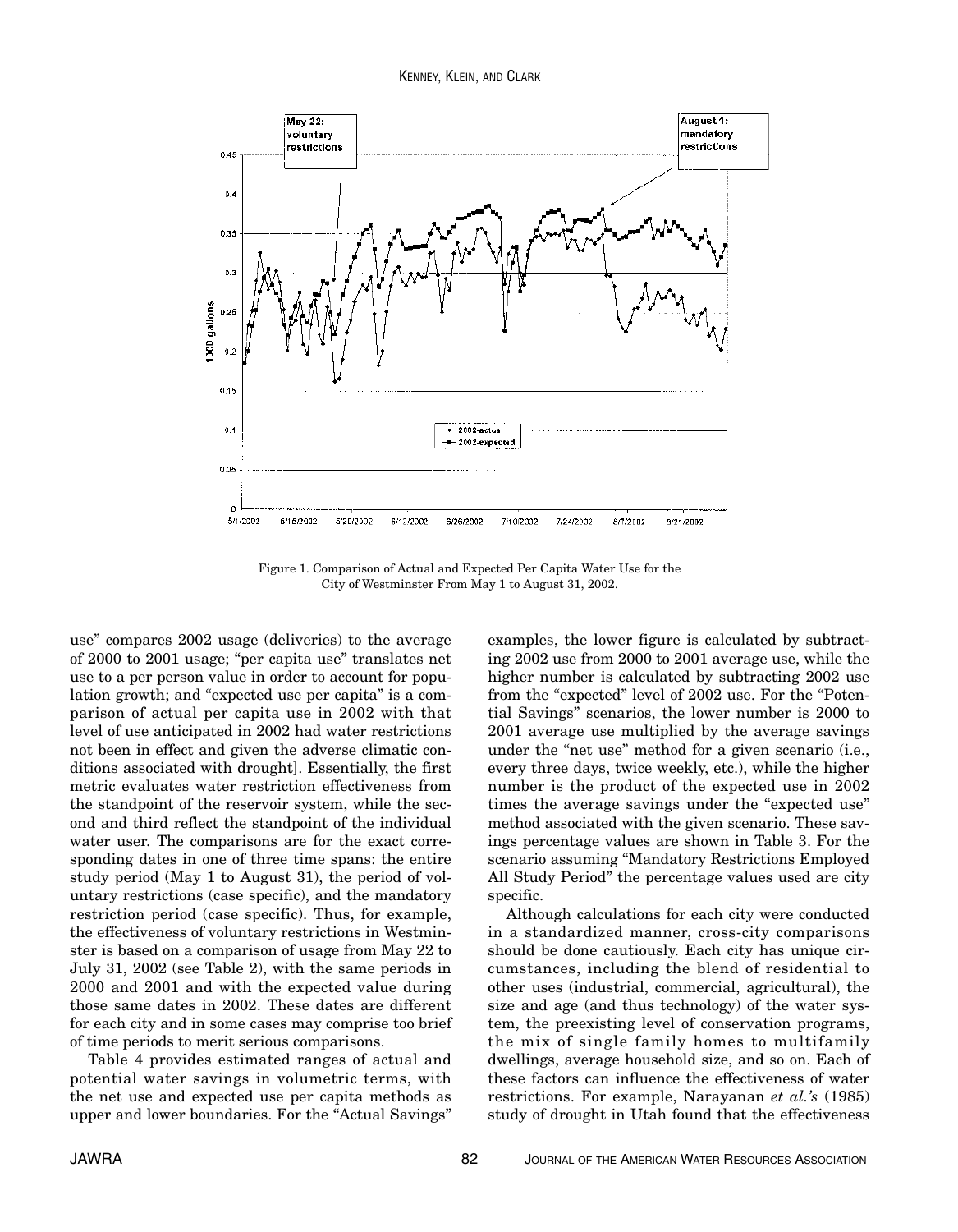|                                       |                                              |                                                                      | Potential Savings (given the following hypothetical situations)<br>applied over the entire study period) (acre feet) <sup>2</sup> |                                                                                |                                                                             |                                                              |  |  |
|---------------------------------------|----------------------------------------------|----------------------------------------------------------------------|-----------------------------------------------------------------------------------------------------------------------------------|--------------------------------------------------------------------------------|-----------------------------------------------------------------------------|--------------------------------------------------------------|--|--|
|                                       | <b>Actual Savings</b><br>(acre feet)         |                                                                      | Assuming<br><b>Mandatory</b>                                                                                                      | Assuming<br><b>Savings</b>                                                     | Assuming<br><b>Savings</b>                                                  | Assuming<br><b>Savings</b>                                   |  |  |
| <b>Municipal</b><br>Water<br>Provider | Over the<br>Entire<br><b>Study</b><br>Period | <b>Mandatory</b><br><b>Restrictions</b><br>Period<br>(city-specific) | <b>Restrictions</b><br>Employed<br>All Study<br>Period                                                                            | <b>Typical of the</b><br><b>Every Third</b><br>Day Watering<br><b>Schedule</b> | <b>Typical of the</b><br><b>Twice Weekly</b><br>Watering<br><b>Schedule</b> | <b>Typical of the</b><br>Once a Week<br>Watering<br>Schedule |  |  |
| Aurora                                | 2,842 to 5,522                               | 3,617 to 5,614                                                       | 3,914 to 6,170                                                                                                                    | 4,371 to 7,459                                                                 | 9,367 to 11,188                                                             | 16,548 to 18,986                                             |  |  |
| Boulder                               | 2,805 to 3,287                               | 2,956 to 3,268                                                       | 3,355 to 3,750                                                                                                                    | 1,646 to 2,693                                                                 | 3,528 to 4,040                                                              | 6,233 to 6,855                                               |  |  |
| Denver                                | 9,528 to 18,768                              | 10,066 to 15,938                                                     | 18,365 to 28,774                                                                                                                  | 18,266 to 30,737                                                               | 39,142 to 46,105                                                            | 69,151 to 78,239                                             |  |  |
| Fort Collins                          | 1,254 to 2,933                               | 864 to 1,404                                                         | 2,409 to 3,959                                                                                                                    | 2,028 to 3,556                                                                 | 4,345 to 5,334                                                              | 7,677 to 9,051                                               |  |  |
| Lafayette                             | 1,198 to 1,393                               | 1,201 to 1,354                                                       | 1,372 to 1,557                                                                                                                    | 361 to 610                                                                     | 774 to 916                                                                  | 1,368 to 1,554                                               |  |  |
| Louisville                            | 1,031 to 1,141                               | 1,069 to 1,138                                                       | 1,156 to 1,247                                                                                                                    | 372 to 609                                                                     | 798 to 914                                                                  | 1,409 to 1,551                                               |  |  |
| Thornton                              | $-855$ to $1,112$                            | N/A                                                                  | N/A                                                                                                                               | 1,426 to 2,673                                                                 | $3,055$ to $4,010$                                                          | 5,397 to 6,804                                               |  |  |
| Westminster                           | 460 to 1,844                                 | 500 to 946                                                           | 1,918 to 3,542                                                                                                                    | 1,621 to 2,852                                                                 | 3,474 to 4,278                                                              | 6,137 to 7,260                                               |  |  |
| <b>TOTALS</b>                         | 18,263 to 36,000                             | 20,272 to 29,662                                                     | 32,491 to 48,998                                                                                                                  | 30,092 to 51,190                                                               | 64,483 to 76,784                                                            | 113,920 to 130,301                                           |  |  |

TABLE 4. Volumetric Range of Actual and Potential Water Saved Based on Net Use and Expected Use Methods (May through August, 2002).1

 $<sup>1</sup>$ In each cell, the lower number is the net use value, while the higher value uses the expected use calculation (see text for explanation).</sup>  ${}^{2}$ For these scenarios, the higher number is the product of the expected use in 2002 times the average savings percentage associated with the 2given scenario (from Table 3). For the scenario assuming "Mandatory Restrictions Employed All Study Period" the percentage values used 2are city-specific (e.g., 13 and 18 percent for Aurora). For the remaining three scenarios, the savings values are the multi-city averages: 14 and 22 percent, respectively, for the every third day programs, 30 and 33 percent for the twice weekly programs, and 53 and 56 for the once weekly program.

of outdoor watering restrictions declined as household size increased and for families with below average monthly use. Additionally, lumping all programs into "voluntary" or "mandatory" based primarily on the treatment of residential lawn watering restrictions is, as mentioned earlier, an inexact process, as enforcement of restrictions was inconsistent across the eight study regions and since other conservation elements were typically enacted simultaneously with the lawn watering restrictions. Cities can influence total deliveries in many ways other than restricting residential outdoor use, such as by curtailing their flushing and maintenance programs and by limiting water use in public landscapes. For these and related reasons, the primary use of Tables 3 and 4 should be to compare usage within cities under various water restriction conditions. By comparing cities to themselves, the unique character of each region is automatically controlled for, and the values calculated are therefore highly robust. Cross-city comparisons are useful for identifying more general trends.

## *Discussion*

**Percentage Water Savings.** The primary results of the study are presented in Table 3. Regardless of whether the actual use calculations (i.e., net use and

per capita use) or the predictive method (i.e., expected use per capita) is utilized, four major "findings" emerge from the data.

(1) *Mandatory Restrictions Were Effective in Reducing Water Use*. In every city or provider region, conservation programs featuring mandatory restrictions were associated with significant savings in water use. Net use savings ranged widely from 13 percent (in Aurora) to 53 percent (in Lafayette), equal to 15 to 55 percent when expressed in per capita terms. Expected use per capita for these same cities ranged from 18 to 56 percent, providing a clear and powerful confirmation of the effectiveness of mandatory water restrictions. The wide range of savings is likely related, in part, to the differences among the cities in terms of service populations and water systems but is also undoubtedly linked to the differing stringencies of the restrictions programs (as shown in Finding 3).

(2) *Voluntary Restrictions Were of Limited Value.* The performance of voluntary water restrictions was, with few exceptions, disappointing. In terms of net use, consumption in Thornton and Boulder actually went up during voluntary restrictions, a phenomenon that persisted in Boulder even after accounting for population growth. Note, however, that the Boulder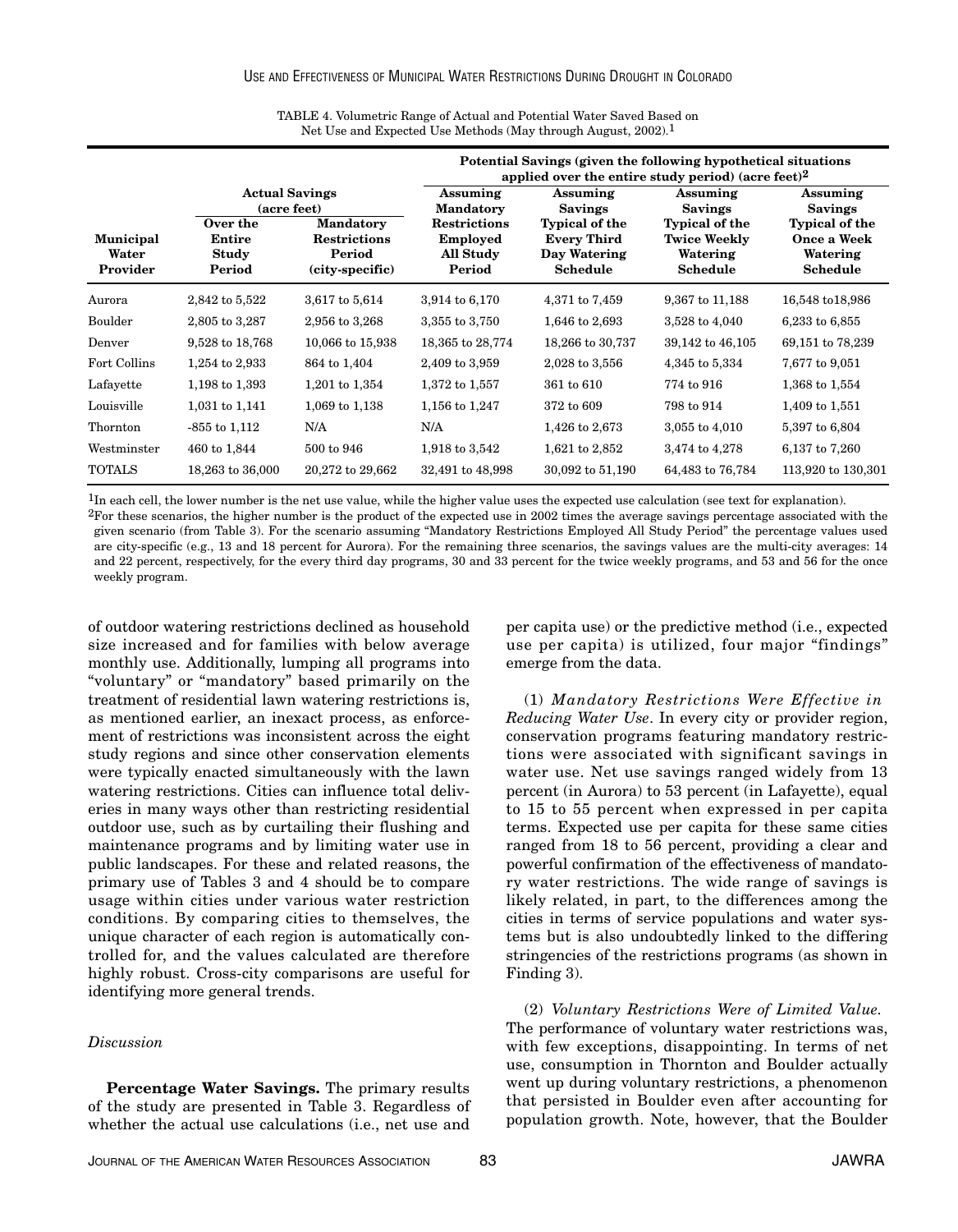result is based on only 12 days of voluntary restrictions. Only when expected use per capita is used to measure effectiveness are voluntary restrictions shown to have significant value, yielding savings as high as 12 percent in one case (Fort Collins) and savings of at least 7 percent in seven of the eight providers utilizing voluntary restrictions.

(3) *The Greatest Savings (by percentage) Were Found in the Cities With the Most Aggressive and Stringent Mandatory Restrictions.* The results during mandatory restrictions indicate that the most stringent limits on the frequency of outdoor watering result in the greatest savings. Expected use per capita during mandatory restrictions resulted in the following reductions in water use: 22 percent for the four water providers using every third day watering, 33 percent in the three cities limiting watering to twice a week, and 56 percent in Lafayette, which limited watering to once a week. Measured in terms of actual (measured) per capita use, these values are 17, 31, and 55 percent, respectively.

(4) *Every City Studied Was Able to Reduce Per Capita Use Over the Study Period Through the Use of Water Restrictions*. Savings ranged from a low of 1 percent in Thornton, the only city in the study that did not use mandatory restrictions, to 49 percent in Lafayette, the city with the most aggressive program of water restrictions. Thornton enacted mandatory restrictions soon after the study period ended. Overall savings in Thornton are a much more robust 9 percent when the per capita values are measured in terms of expected use. While mandatory restrictions appear more effective than voluntary programs (Findings 1 and 2) and stringent restrictions appear more effective than less restrictive programs (Finding 3), all the conservation programs studied saved water. Doing something, therefore, appears better than inaction.

The trends presented in Table 3 and described above were expected and generally reinforce findings from similar investigations. For example, several studies have shown mandatory water restrictions to be effective when compared to expected use projections [e.g., Shaw *et al.* (1992) calculated summer savings in Los Angeles of 36 percent during the 1991 drought; Shaw and Maidment (1988) calculated savings of 31 percent in Corpus Christi during the 1984 drought; similarly, savings of 30 to 40 percent were calculated in the San Francisco Bay area during the 1976-1977 drought (CDWR, 1991)]. The literature regarding voluntary water restrictions is less clear. Shaw and Maidment's (1988) study of the Corpus Christi drought in 1984, just like their earlier study

(Shaw and Maidment, 1987) of Austin, showed voluntary restrictions to have no effect. However, Shaw *et al.'s* (1992) study of the 1991 Southern California drought found San Diego's voluntary program to yield summer savings of 27 percent (compared to 36 percent from Los Angeles' mandatory program). Thus, while the track record of voluntary restrictions is somewhat spotty, it does seem safe to conclude that mandatory restrictions generally work better than voluntary restrictions, a central theme in the work of Lee (1981) and Lee and Warren (1981) regarding the Iowa drought in 1977. Whether the generally greater effectiveness of mandatory programs is worth the added political costs (compared to voluntary requests) is, of course, a larger issue transcending water management.

**Utility of Expected Use Values.** While the expected use formula employed in this study is, by modeling standards, relatively simple, it is nonetheless much more complicated and labor-intensive to apply than approaches based solely on actual use. Whether this regression based technique should be adopted by water managers is an individual decision. Certainly large water providers with extensive inhouse expertise and recordkeeping systems would likely find this approach easier to apply than their smaller counterparts. But the more relevant question is whether the technique produces information that is valuable to water managers.

In this study, for most water providers and time periods studied, the expected use per capita savings was roughly about 2 to 6 percent greater than savings calculated from a traditional actual use per capita comparison with previous years. While this is not a large difference, it is nonetheless significant whenever there is a management need to consider the response of water users to climatic extremes, even in the absence of water shortages or water restrictions. It is easy to imagine many scenarios where this type of information would be useful. Indeed, water managers and planners spend a great deal of resources understanding how drought and long term climate changes can potentially influence supplies; a similar investment of effort seems warranted in understanding the impact of climate on water demands. Incorporating expected use calculations into the assessment of drought response programs is only one of several potential applications of this methodology, many of which are arguably more important than the specific application featured in this study.

**Volumetric Savings.** Another way to illustrate the value of water restrictions – particularly the mandatory restrictions – is in volumetric terms. This is a particularly relevant measure of water savings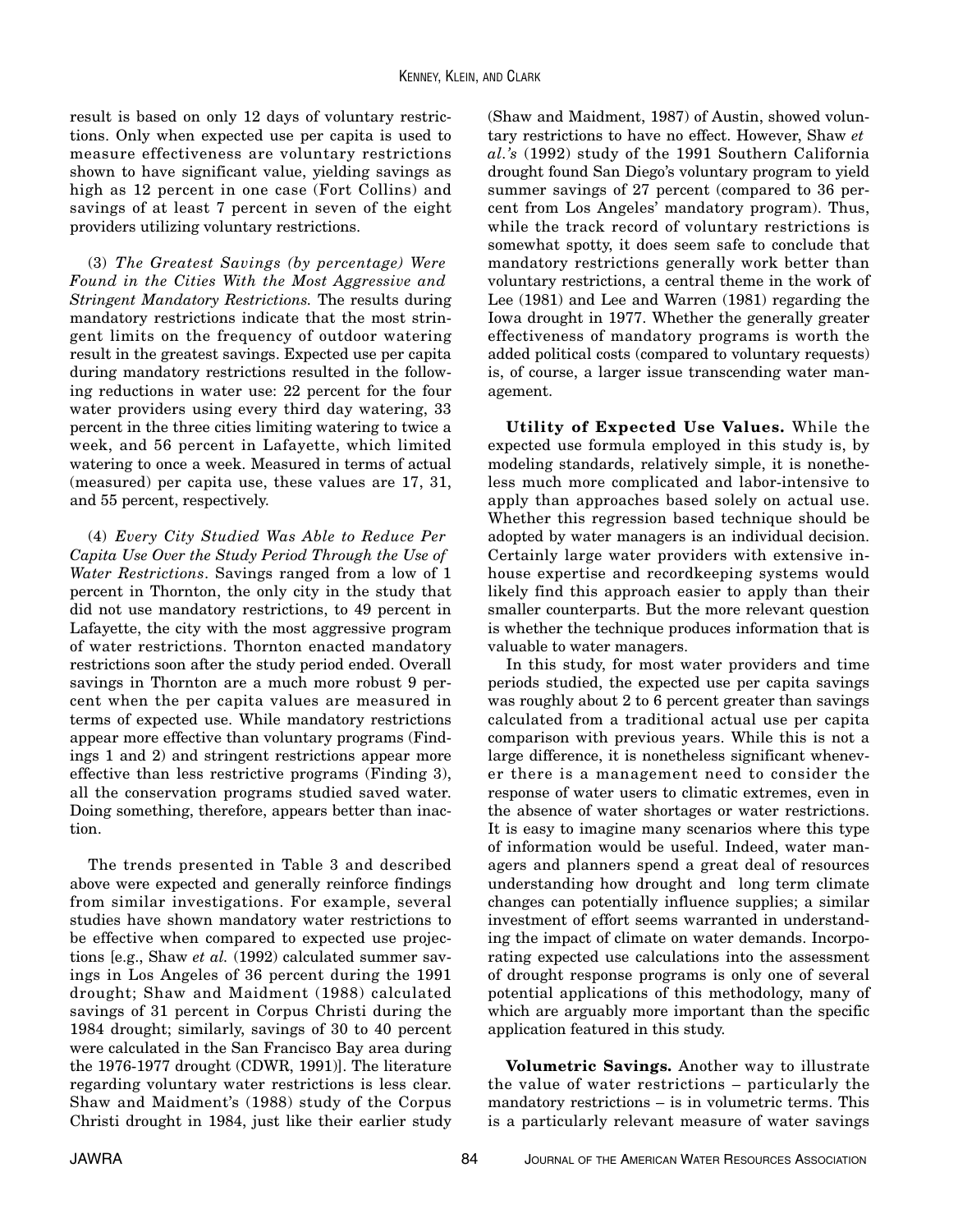for reservoir management but is also useful to compare the efficacy of demand management strategies to other means of reducing drought vulnerability, such as through constructing new projects, purchasing new water rights (or options on rights), constructing wastewater reuse systems, and so on. For these types of comparisons, water volumes are much more relevant than percent reductions in customer demands. Only for this reason are volumetric savings presented in this study.

Table 4 provides estimated ranges of actual and potential water savings in acre feet (equal to 325,851 gallons) using the net use and expected use per capita methods as upper and lower boundaries. The volume of water saved is a function of total water deliveries (i.e., the size of the water system), the percent savings achieved through restrictions, and the type and duration of restrictions. Collectively, the eight providers studied saved approximately 18,263 to 36,000 acre feet of water during the four-month study period. To put these values into perspective, 20,000 acre feet is the typical annual water demand of a town of approximately 75,000 people (using the conservative assumption of 0.27 acre feet per person) and has a retail (end user) value of more than \$13 million (assuming a typical rate of \$2 per thousand gallons).

The potential savings could have been much greater. Rough extrapolations suggest that had our seven providers with mandatory restrictions utilized their programs for the entire four-month study period, total savings likely would have ranged from 32,491 to 48,998 acre feet. Furthermore, if all eight providers had used the twice a week watering schedule and achieved the 30 percent average level of savings seen for this approach in this study, water savings could have totaled 64,483 to 76,784 acre feet. Using the same logic, the more aggressive once a week schedule could have potentially translated into 113,920 to 130,301 acre feet of savings had this approach been used in mandatory programs over the four-month period.

**Translating Drought Savings to Long Term Conservation Potential.** These potential savings estimates provided above are admittedly very rough and should be used judiciously; nonetheless, they suggest a potential for demand management in the region that is perhaps not confined merely to drought emergencies. In the absence of drought, the cities of Colorado's Front Range may want to consider adopting outdoor watering restrictions on a permanent basis as part of a long term conservation program. This is already done in Castle Rock (just south of Denver), which has utilized the every third day watering schedule since 1996.

There are several reasons, however, to use caution in assuming that demand management savings during drought could be sustained during nondrought periods. Specifically, the savings experienced were largely the result of cooperation and "goodwill" on the part of citizens and represented a "belt tightening" that was publicly acceptable given the emergency conditions but perhaps unacceptable if adopted as a normal part of management. Additionally, to the extent that some water savings were, in part, due to management decisions to postpone system flushing and maintenance, to limit water applications on public parks, and other emergency drought coping measures, it would be dangerous to assume that these savings could be achieved on a permanent basis.

It should also be noted that any effort to reduce waste in the system could have the effect of reducing the "drought cushion" that allows cities the flexibility of drought year conservation savings – although that cushion could likely be provided in other ways, such as through an expanded use of dry year options with the agricultural sector (Nichols *et al.,* 2001; Luecke *et al.,* 2003). This threat becomes real if the water conserved goes to support new growth rather than being held in reserve for drought emergencies. The relationship between water management and growth is beyond the scope of this paper as well as beyond the control of water managers, but it is nonetheless part of the context that must be considered when describing the relationship between drought coping and long term conservation. In any case, further research is warranted regarding the ability to translate drought savings into permanent conservation savings.

### SUMMARY AND RECOMMENDATIONS

This study indicates that outdoor watering restrictions, particularly mandatory programs, are an effective means of reducing water demand during drought periods among Colorado's Front Range municipalities. While this conclusion is evident regardless of the means used to calculate savings, the expected use per capita methodology yields the greatest savings and is a particularly useful approach for measuring the effectiveness of water restrictions from the standpoint of the end users (i.e., residents) dealing first-hand with the impacts of drought on residential landscaping.

As expected, the level of water savings increases as the frequency of permitted watering days declines and as time limits (per zone) are tightened. The dramatic jump in savings achieved by cities using the twice a week regime compared to the marginally more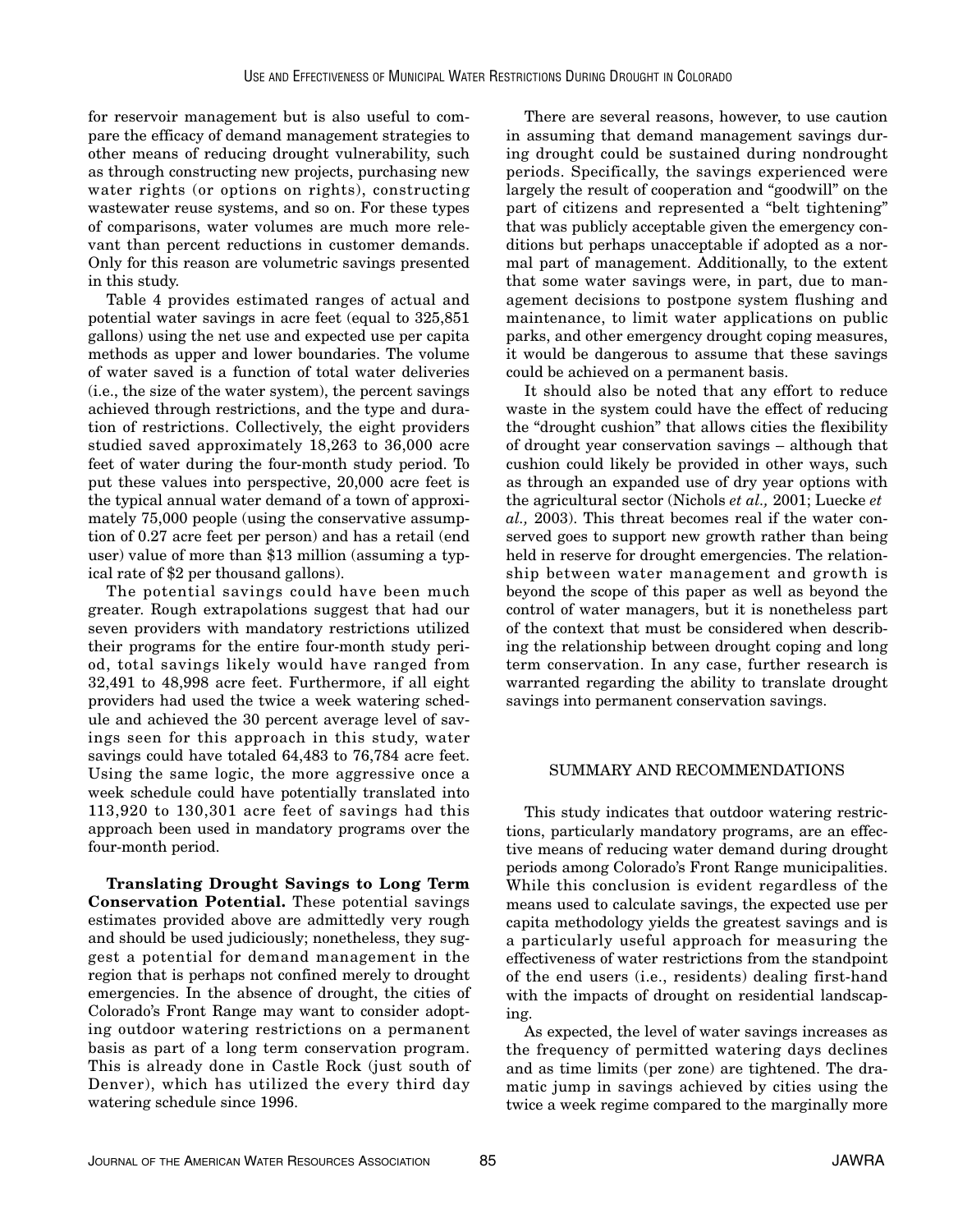restrictive every third day (or 2-1/3 days per week) approach is notable, especially since twice weekly watering is often sufficient to maintain the health of landscaping. Actual water demand is very site specific and is influenced by factors such as soil type, wind and sunlight exposure, and precipitation events. Additionally, Kentucky bluegrass, even if allowed to turn brown and go dormant for months, will turn green when watered again (Wilson, 2002). While each provider needs to consider its own unique circumstances, our results generally suggest that conservation programs based on mandatory, twice weekly landscape watering restrictions provide an attractive balance between saving water and limiting the impact on customers, particularly for water providers with a goal of reducing demand by approximately 30 percent.

Using a conservation approach based on designated watering days is also consistent with the current administrative, technological, and enforcement capacities of the region's municipal water providers, although several managers expressed concern that some customers may feel obligated to water on their designated days even if rains had recently occurred or were forecast, thereby reducing the potential savings from this form of water restrictions. It may also be worthwhile to combine water restriction programs with pricing strategies such as drought surcharges. These programs are also relatively easy to implement – administratively, if not politically – although several studies show residential water use to be largely inelastic (Michelsen *et al.,* 1998). Reforms in technology and administrative capacity may be necessary to pursue more dynamic means of residential water conservation during drought, such as approaches featuring individual water budgets and supported by systems providing customers with real time water use data, climate and demand forecasts (such as evapotranspiration estimates), and price signals.

### *Epilogue*

Following the experience in the summer of 2002, several regional water managers expressed the opinion that customers were confused by the diversity of water restriction programs across neighboring municipalities (Lawn Watering Work Group, 2003, unpublished report). This diversity of approaches made it difficult for the media to inform and remind customers of the watering restrictions specific to their area. Similarly, the diversity of approaches for measuring water savings made it difficult to track and communicate levels of success. For these reasons, a consortium of Front Range cities known as the Lawn Watering Work Group was established to devise a consistent metro wide program of restrictions should

drought conditions persist into 2003 (Lawn Watering Work Group, 2003, unpublished report). Consistent with the results of this study, an approach allowing twice weekly watering was adopted.

This new coordinated approach to watering restrictions was largely stillborn, however, as one of the largest snowstorms in history hit the Front Range on March 18 and 19, 2003, dropping 31.5 inches of heavy, water laden snow in the metro area and in excess of seven feet of snow in some nearby mountain watersheds (NSIDC, 2003). Primarily due to this storm, snowpack by mid-April in the Upper Colorado and South Platte basins had rocketed to 108 and 115 percent, respectively, of normal (NRCS, 2003). As warmer spring temperatures initiated snowmelt, reservoir storage quickly recovered, and each city devised its own schedules for easing and ultimately ending water restrictions. By fall of 2003, all mandatory water restrictions in the metro area had been lifted or were scheduled to terminate soon.

#### ACKNOWLEDGMENTS

The authors wish to acknowledge the cooperation of the eight participating water agencies and research assistants Adam Morrison and Bethany Gravell in providing and compiling the relevant data. This work was supported by the Western Water Assessment, an interdisciplinary project funded by the National Oceanic and Atmospheric Administration and administered by the Cooperative Institute for Research in Environmental Sciences, University of Colorado.

#### LITERATURE CITED

- Anderson, R.L., T.A. Miller, and M.C. Washburn, 1980. Water Savings From Lawn Watering Restrictions During a Drought Year, Fort Collins, Colorado. Water Resources Bulletin 16(4):642-645.
- Baumann, D.D., J.J. Boland, and W.M. Hanemann, 1998. Urban Water Demand Management and Planning. McGraw-Hill, Inc., New York, New York.
- CDWR (California Department of Water Resources), 1991. Urban Drought Guidebook. Office of Conservation.
- Jain, S., C.A. Woodhouse, and M.P. Hoerling, 2002. Multidecadal Streamflow Regimes in the Interior Western United States: Implications for the Vulnerability of Water Resources. Geophysical Research Letters, doi: 10.1029/2001GL014278, 15.
- Lee, M.Y., 1981. Mandatory or Voluntary Water Conservation: A Case Study of Iowa Communities During Drought. Journal of Soil and Water Conservation 36(4):231-234.
- Lee, M.Y., and R.D. Warren, 1981. Use of a Predictive Model in Evaluating Water Consumption Conservation. Water Resources Bulletin 17(6):948-955.
- Luecke, D.F., 1999. Two Forks: The Rise and Fall of a Dam. Natural Resources and Environment 14:24.
- Luecke, D.F., J. Morris, L. Rozaklis, and R. Morris, 2003. What the Current Drought Means for the Future of Water Management in Colorado. Trout Unlimited, Boulder, Colorado.
- Maidment, D.R., and S.P. Miaou, 1986. Daily Water Use in Nine Cities. Water Resources Bulletin 22:6:845.